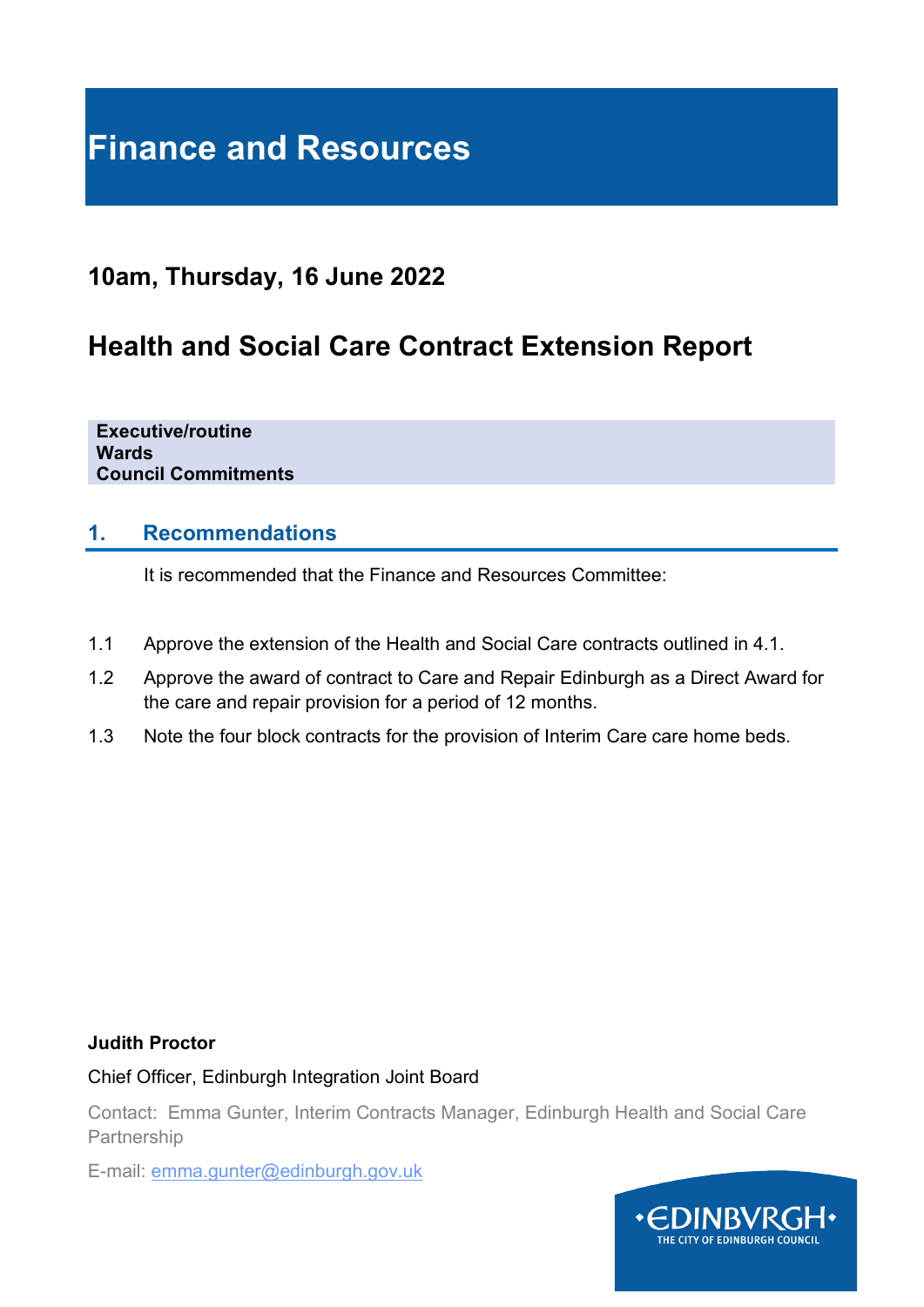**Report**

## **Health and Social Care Contract Extension Report**

#### **2. Executive Summary**

2.1 This report sets out the current Edinburgh Health and Social Care Partnership (EHSCP) commissioning activity and how this impacts on contractual arrangements including the requirement to waive the requirement of Contract Standing Orders to allow contracts to be extended at the expiry of the current contract duration.

### **3. Background**

- 3.1 In line with the strategic plan and direction from the Edinburgh Integration Joint Board (EIJB), the Edinburgh Health and Social Care Partnership (the Partnership) was actively procuring a range of services when the COVID-19 pandemic struck. This has impacted both on the ability of the partnership to progress the planned procurement activity according to initial timescales and the increased need has impacted on the resources providers have available to engage in coproduction and procurement exercises while continuing to provide services in line with service specifications.
- 3.2 On 6 December 2021 the Scottish Government published "Preparing to Transition Towards a National Care Service for Scotland: SPPN 7/2021". This Scottish Procurement Policy Note advises public bodies involved in the commissioning of social care services of the actions they can and should take in preparation for the transition to a National Care Service in Scotland. Councils are asked to review strategic commissioning plans and to consider the impact of decisions on resources and the social care market and consider the use of contract modifications or extensions where feasible to enable the collective focus to be on implementation. This review is now in progress and a number of contractual arrangements have been recommended, following consideration by the Health and Social Care Partnership Procurement Board, for extension.

This paper sets out, on a service-by-service basis, the proposed contractual arrangements and recommended extensions with supporting rationale.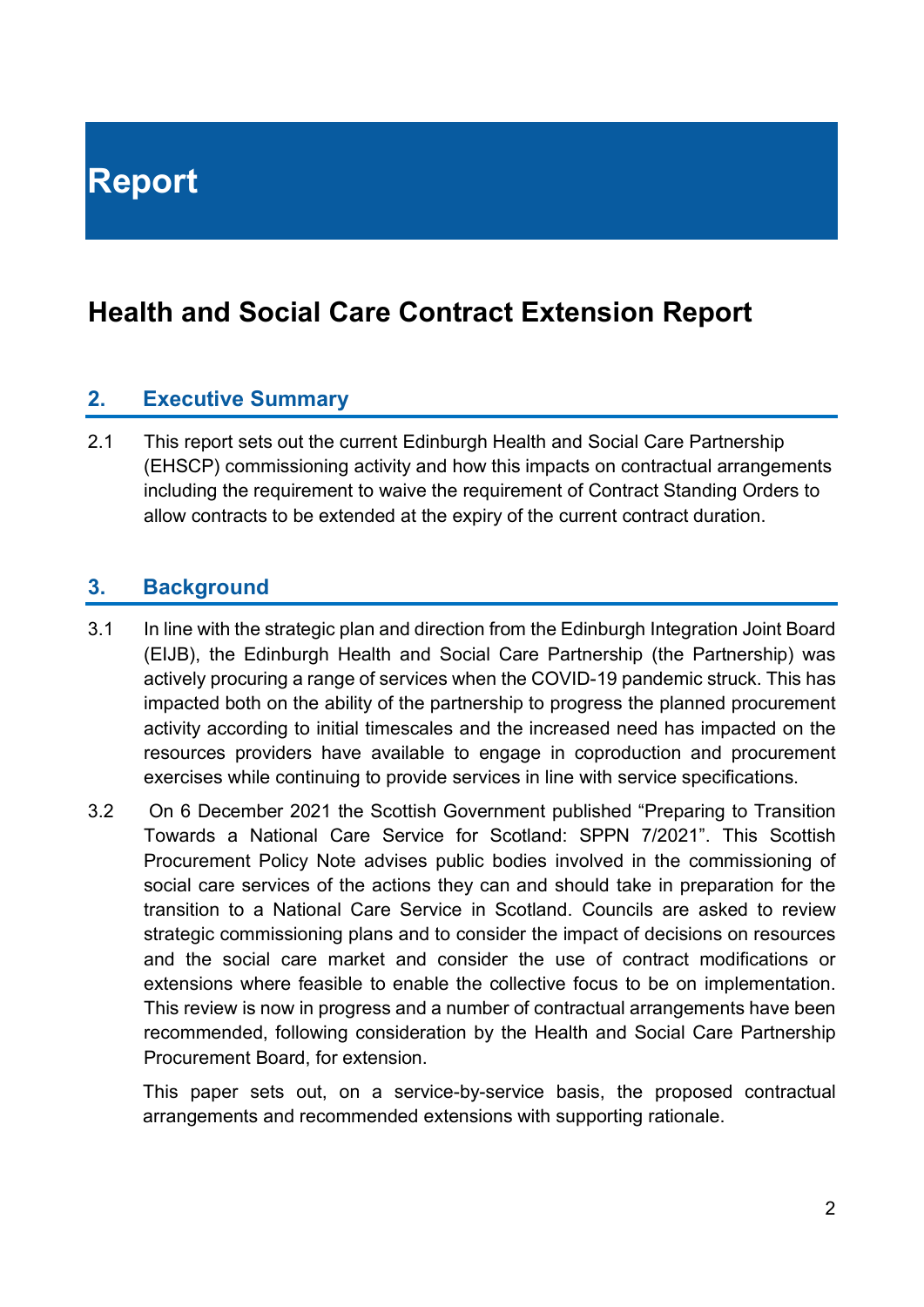## **4. Main report**

| 4.1 | The contractual arrangements covered by this paper, annual values, contract end |
|-----|---------------------------------------------------------------------------------|
|     | dates and recommendations are summarised in the table below:                    |

| <b>Contract</b>                           | Value<br>$2022 - 23$<br>(f <sub>em</sub> ) | Value<br>2023-24<br>(fm) | <b>Contract End Date</b> | <b>Recommendation -</b><br>contracts to be<br>extended until |
|-------------------------------------------|--------------------------------------------|--------------------------|--------------------------|--------------------------------------------------------------|
|                                           |                                            |                          |                          |                                                              |
| Penumbra - Edinburgh Crisis Centre        | 0.4                                        | 0.4                      | 31 March 2022            | 30 November 2025                                             |
|                                           |                                            |                          |                          |                                                              |
| <b>Care and Repair Edinburgh</b>          | 0.2                                        | 0                        | 31 March 2022            | 31 March 2023                                                |
| Lothian Centre for Inclusive Living       |                                            |                          |                          |                                                              |
| (LCiL)                                    | 0.3                                        | 0.2                      | 31 December 2022         | 31 December 2023                                             |
| <b>SPIE Telecare Installation and</b>     |                                            |                          |                          |                                                              |
| <b>Maintenance (ATEC24)</b>               | 0.12                                       | 0.05                     | 31 January 2022          | 31 July 2023                                                 |
| <b>Shared Overnight Support (multiple</b> |                                            |                          |                          |                                                              |
| providers)                                | 4.0                                        | 2.3                      | 30 September 2022        | 30 September 2023                                            |

4.2 These are discussed individually in paragraphs 4.3 to 4.21 below

#### **Penumbra – Edinburgh Crisis Centre**

- 4.3 The Edinburgh Crisis Centre is open 24 hours a day 365 days of the year and provides community based, emotional and practical support at times of crisis. It is a service for people who are aged 16 and over, are resident in the City of Edinburgh and are facing a crisis. Over 2,000 people contact the Centre each year, over half have made contact for the first time. Carers of people who have mental health issues can also fully access all the services at the Crisis Centre. Penumbra have provided this service for 10 years in a city centre building that is owed by them.
- 4.4 From 2017 November 2020 the Edinburgh Crisis Centre was funded through the Edinburgh Wellbeing PSP. During the Thrive procurement process (2019-2020) there was an approved decision made to treat this contract separate from the Thrive tender and extend the contract as part of the unscheduled care redesign work programme.
- 4.5 The current contract extension for the Edinburgh Crisis Centre came to an end on 31 March 2022. This extension has been in place since December 2020. Extending the contract further to 30 November 2025 would bring it in line with the Thrive Collective contracts with the option to extend for a further 36-month period as per the Thrive collective agreement.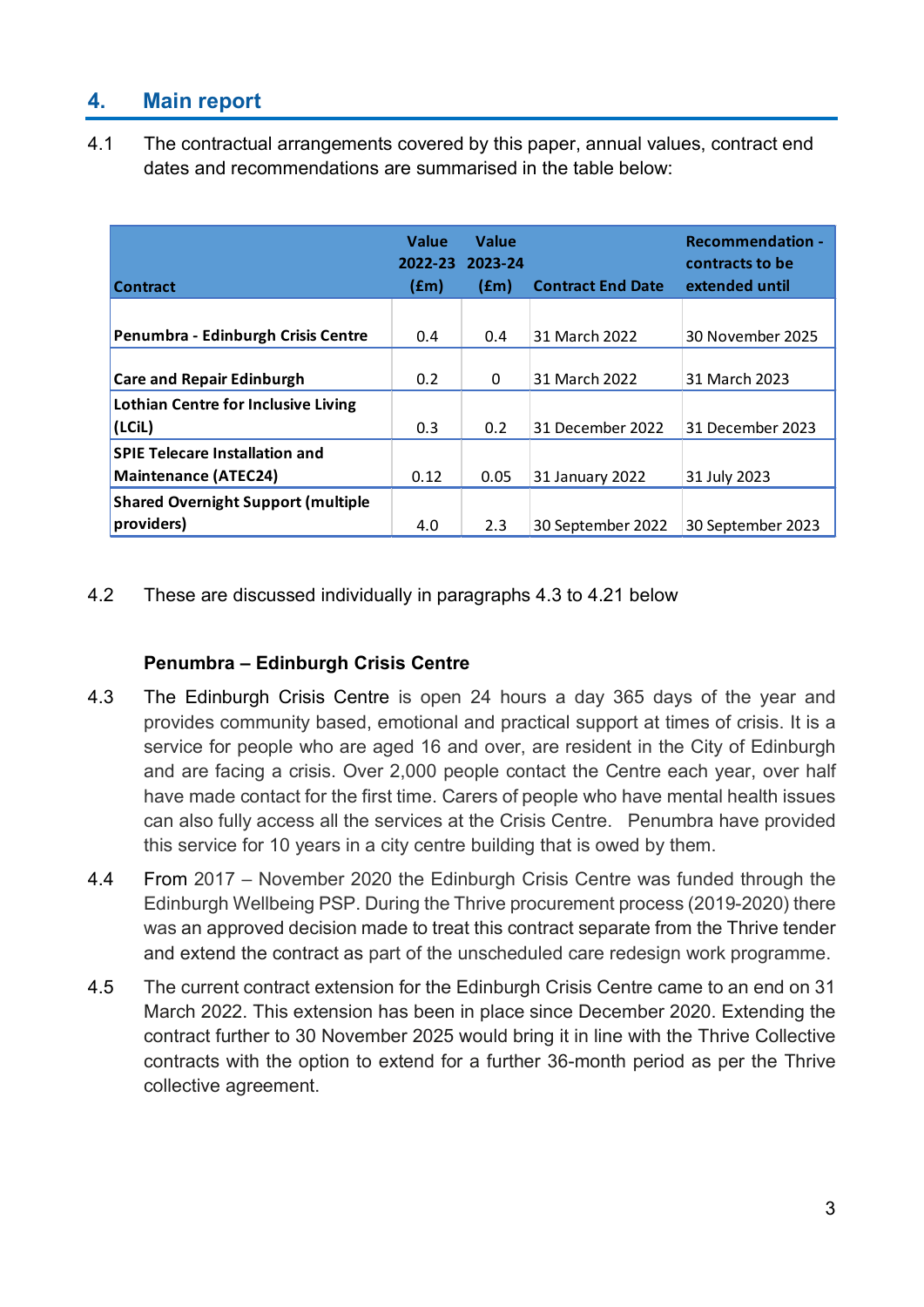#### **Care and Repair Edinburgh**

- 4.6 The Care and Repair Edinburgh service meets the Partnership's statutory obligations and supports several of the key priorities of the EIJB's Strategic Plan, including provision of preventative measures which results in fewer hospital admissions and enables older people to live at home longer. The service also provides a co-ordinated response to older people who require assistance to return home from hospital.
- 4.7 The Procurement Reform (Scotland) Act 2014 states a public body may choose to award care or support contracts without seeking offers. This is consistent with the provisions of section 12 of the Act. In considering the market and the requirement, in this instance it is deemed that a direct award for one year to the incumbent is most appropriate.
- 4.8 It is anticipated that a review of the service will be undertaken to mould the service to future requirements. From this review, a wider understanding of how care and repair services can assist with the long-term care and support needs of older people should be evident. It is therefore recommended approval be given to Direct Award the contract to Care and Repair Edinburgh, commencing 1 April 2022 for a period of 12 months to 31 March 2023 with the view to completing a procurement process for a more sustainable period of time within that period.

#### **Lothian Centre for Inclusive Living (LCiL)**

- 4.9 Lothian Centre for Inclusive Living (LCiL) operate under two separate contracts covering a range of services under Self Directed Support (SDS), including financial management, payroll and recruitment and support. Both the block contract and the Framework Agreement were extended previously at Committee to 31 December 2022.
- 4.10 There continues to be no alternative operators offering a similar, or like-for-like service in Edinburgh. Commissioning work is at an early stage however is committed to exploring alternative opportunities to fill the gap in the market for both the block contract and Framework Agreement it is therefore recommended that the block contract is extended for a further 12 months to 31 December 2023. We are not seeking an extension to the Framework Agreement at this time to allow for further discussions to take place.

#### **Telecare Installation and Maintenance (ATEC24)**

- 4.11 SPIE Scotshield provides a Telecare complex Installation and Maintenance service to both Health and Social Care (through its ATEC24 Service) and Housing Property for it it's Sheltered Housing tenancies. The types and complexity of works have been diverging for some time and the recommendation to the service areas was to separate the different elements of the contract.
- 4.12 Over the past two years, ATEC24 has had some success in attempting to insource elements of the works required and remove others entirely by ceasing provision of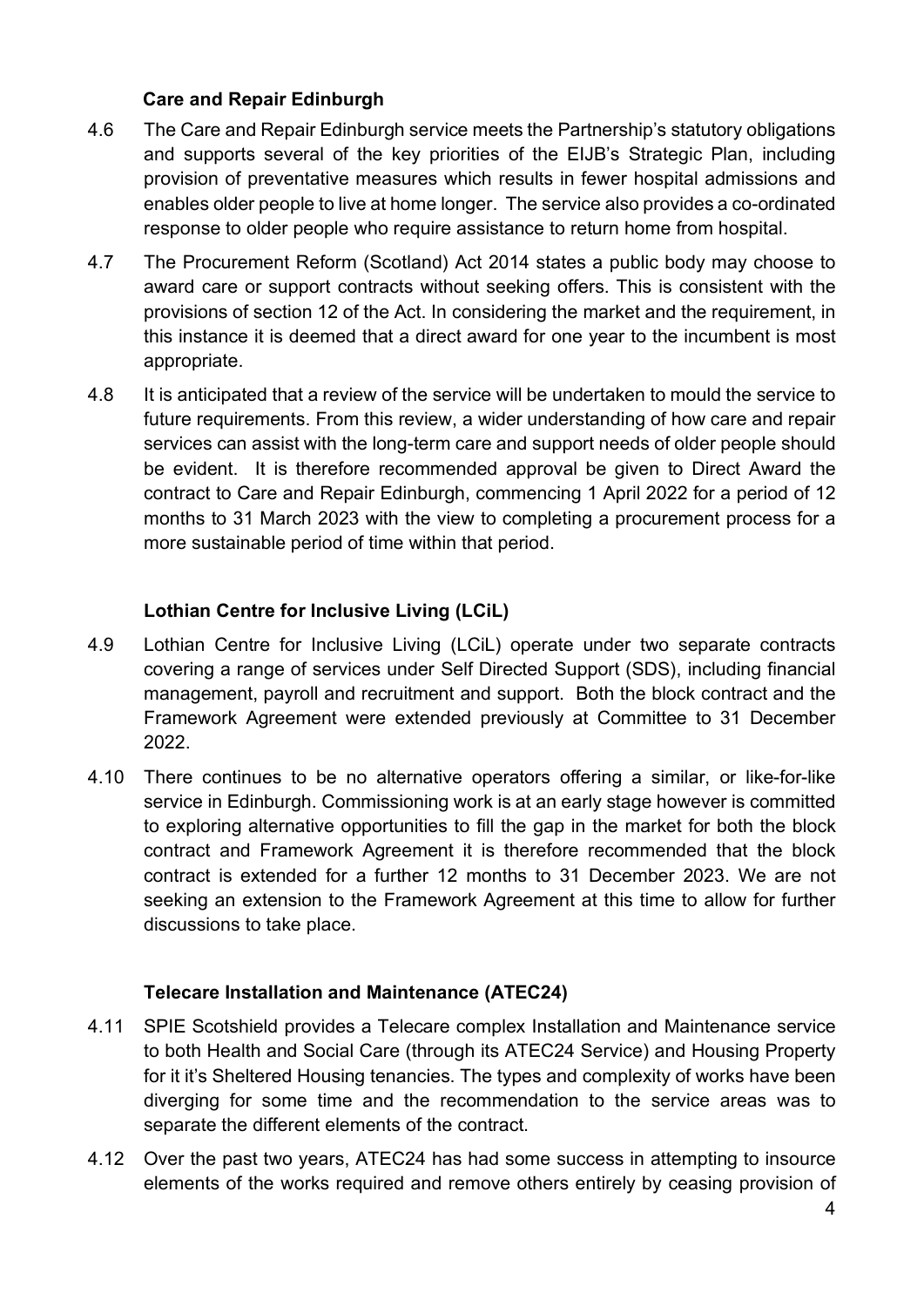antiquated and now defunct TEC (Technology Enabled Care) items. There will however remain an ongoing requirement for various elements of the works that are currently completed by the Supplier.

4.13 The current contract extension for this service came to an end on 31 January 2022 however, although the contract paperwork has lapsed, the delivery of the service and payment for service delivery has continued as per the contract arrangement. Extending the contract formally to 31 January 2023 with an optional further 6-month extension to 31 July 2023 will allow the service to finalise works in reducing what requires to be contracted out and then complete a procurement exercise for a more sustainable contract.

#### **Shared Overnight Support**

- 4.14 Shared Overnight Support are also referred to as 'sleepovers', these services provide access to support for people who live in their own tenancy but may require a care responder throughout the night. The associated contracts are predominately for those with a learning disability with a smaller number for mental health. This provision includes 23 providers who between them have 60 block contracts to deliver shared night-time support, equating to 367 sleepovers. Excluding direct payments, the total value of these contracts, which are due to expire on 30 September 2022, is £4.5 million.
- 4.15 Approximately two years ago there was an intention to review these contracts and, where possible, move them to an overnight responder service either locally or through a procured provider. This work was unable to commence due to the pandemic, to develop this strategy would require a co-production exercise with service users and carers, which has not been possible to progress at this time.
- 4.16 However, a procurement exercise to procure a new city-wide remote responder service has been completed and this will be operational from October 2022 following contract award. This will reduce the requirement for sleepover provision going forward and supported people will benefit from this addition to the range of overnight support available.
- 4.17 Although a full review was not undertaken, a review of the top seven providers of overnight support has been achieved. From this work we reduced the overnight block contracts by a small number. Whilst resource is identified to complete the full review required it is recommended to extend the remaining current contracts for shared overnight support for one year to 30 September 2023.

#### **Interim Care - Care Home Beds**

4.18 In the later part of 2021, the legacy of the Covid-19 pandemic was having a critical impact on available staffing resource across social care. Some provider organisations were stretched to breaking point. Delivery of home-based care was particularly impacted for a sustained period, with many care at home provider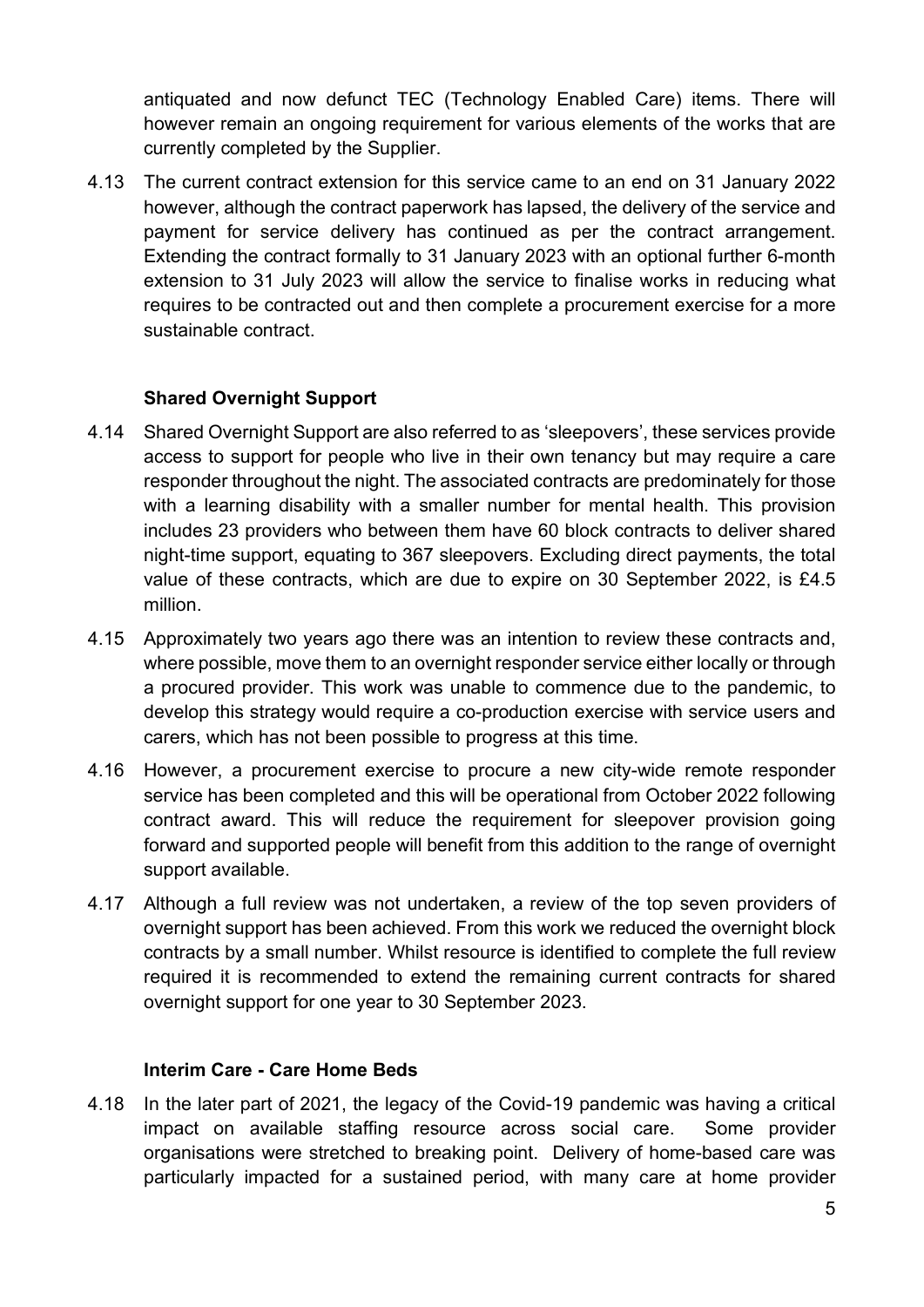organisations moving to business continuity measures to prioritise those whose care was deemed as critical.

- 4.19 With the pressures across the home-based care sector, discharges in hospital increased exponentially and it became increasingly important to focus on alternative types of care to expediate people into the community. In response, Scottish Government funding was made available to purchase interim care beds to facilitate this.
- 4.20 The EHSCP engaged with the wider care home market in Edinburgh to seek their support in offering up care home beds for the purpose of delivering interim care to facilitate discharge from hospital for those who no longer had a clinical need. Four provider organisations were able to offer a block purchase of interim care beds. The EHSCP deemed delivery of block purchased interim care beds as the most appropriate option for access to a multi-disciplinary team approach.
- 4.21 This report asks Committee to note the below contracts which were put in place to deliver interim care.

| Provider                 | Care Home                  | <b>Contract Period</b>     | No. of Beds | <b>Contract Value</b><br>(£) |
|--------------------------|----------------------------|----------------------------|-------------|------------------------------|
| <b>Holyrood Care</b>     | Elsie Inglis               | 12 months from<br>30.11.21 | 19          | 1.189m                       |
| <b>Trinity Craighall</b> | <b>Trinity House</b>       | 12 months from<br>13.12.21 | 10          | 0.78m                        |
| Care UK                  | Cairdean<br>House          | 5 months from<br>31.12.21  | 10          | 0.261m                       |
| Northcare<br>Scotland    | Northcare<br><b>Suites</b> | 12 months from<br>29.09.21 | 26          | 1.76m                        |

## **5. Next Steps**

If the recommendations in this paper are accepted Officers from the Partnership will work with colleagues in Commercial and Procurement Services to make the appropriate contractual arrangements which take account of the recommendations in the Scottish Government's SPPN.

## **6. Financial impact**

- 6.1 The total value of the contract extensions, and the Direct Award detailed in this report is £5m in financial year 2022/23. The total value of the interim care beds is £2.32m in the financial year 2022/23.
- 6.2 Funding associated with the extension, and Direct Award of the contracts will be delegated by EIJB to the Council, along with the funding associated with the interim care beds.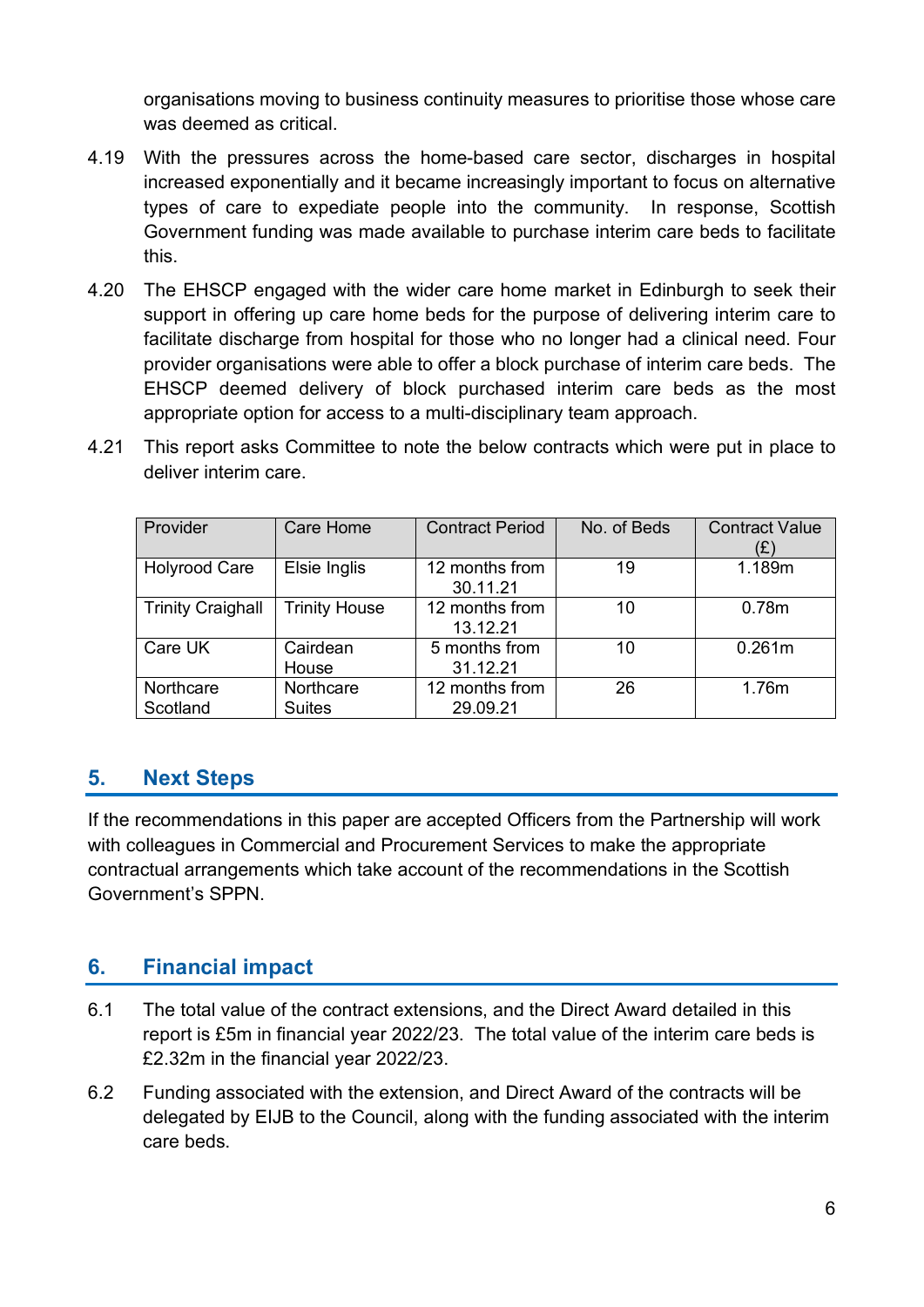## **7. Stakeholder/Community Impact**

7.1 Each of the ongoing procurement exercises has been co-produced with service users, providers and other relevant stakeholders.

## **8. Background reading/external references**

[Preparing to Transition towards a National Care Service for Scotland SPPN 7/2021](https://www.gov.scot/publications/preparing-to-transition-towards-a-national-care-service-for-scotland-sppn-7-2021/)

## **9. Appendices**

Appendix 1 Health and Social Care - Recommended Contract Extensions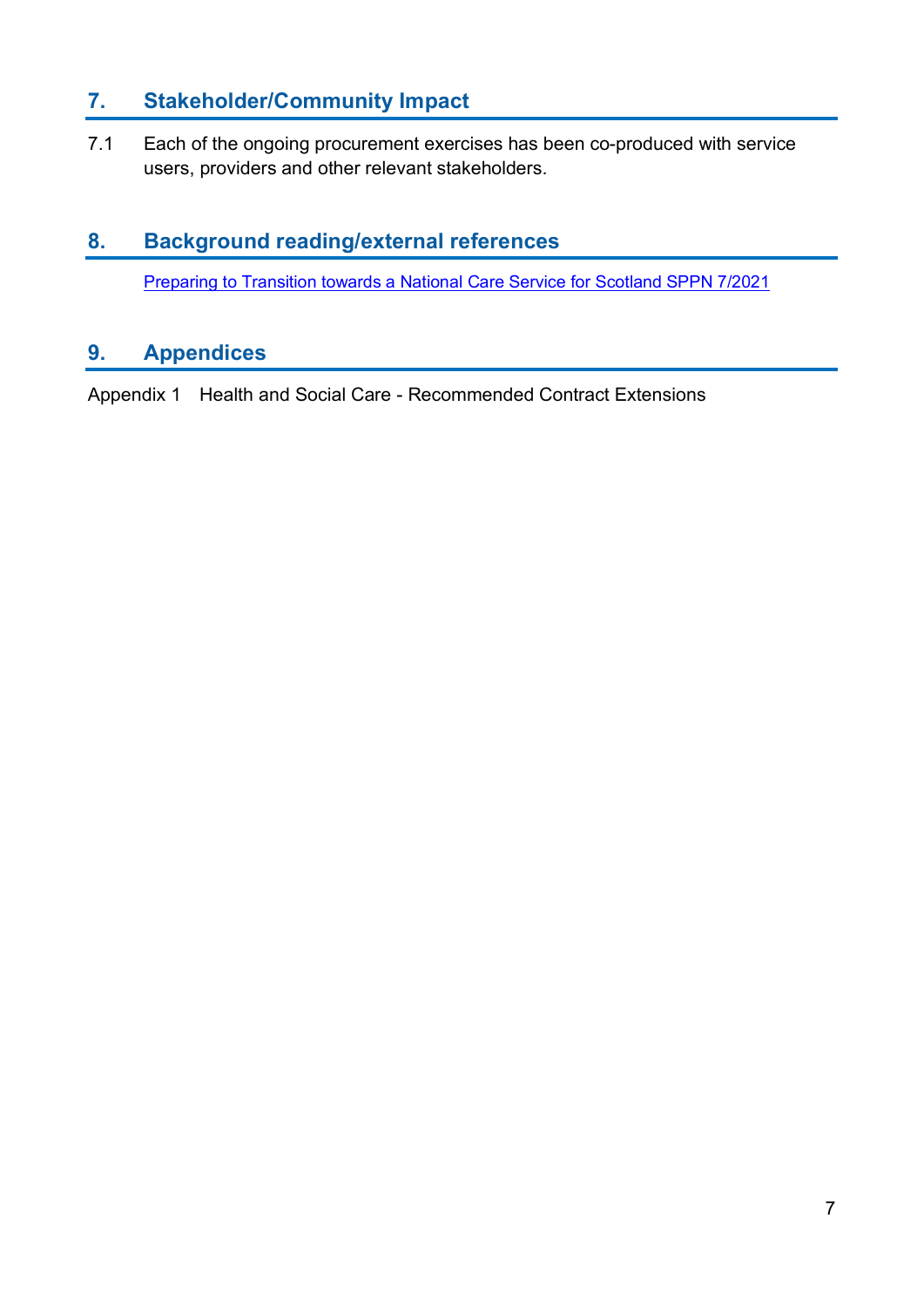#### **HEALTH AND SOCIAL CARE – RECOMMENDED CONTRACT EXTENSIONS**

| Contract<br>Register<br><b>Unique Key</b> | <b>Contract</b><br><b>Reference</b> | <b>Contract Name</b>                  | <b>Supplier</b><br><b>Name</b>                      | Recommended<br><b>Contract End</b><br><b>Date</b> | Contract<br><b>Value</b> | Annual<br>Value |
|-------------------------------------------|-------------------------------------|---------------------------------------|-----------------------------------------------------|---------------------------------------------------|--------------------------|-----------------|
| 100015689                                 | 169                                 | Penumbra - Edinburgh<br>Crisis Centre | Penumbra                                            | 30/11/2025                                        | £6,195,000               | £413,000        |
| 100010152                                 | CT2307                              | Care and Repair                       | Care and<br>Repair<br>Edinburgh<br>Limited          | 31/03/2023                                        | £1.15m                   | £255,665        |
| 100004744                                 | 48                                  | <b>LCiL Information</b><br>Service    | Lothian<br>Centre for<br>Inclusive<br>Living (LCiL) | 31/12/2023                                        | £308,371                 | £308,371        |
| 100012154                                 | SXL3117                             | <b>Technology Enabled</b><br>Care     | <b>SPIE</b>                                         | 31/07/2023                                        | £170,000                 | £120,000        |

#### Individual Block Contracted Providers

### Shared Overnight Support Block Contracted Providers

| Contract<br><b>Register</b><br><b>Unique Key</b> | <b>Contract</b><br><b>Reference</b> | <b>Contract Name</b>                | <b>Supplier</b><br><b>Name</b>    | Recommended<br><b>Contract End</b><br><b>Date</b> | <b>Contract</b><br>Value | Annual<br>Value |
|--------------------------------------------------|-------------------------------------|-------------------------------------|-----------------------------------|---------------------------------------------------|--------------------------|-----------------|
| 100005735                                        | 919.1                               | FA Broadway                         | <b>Ark Housing</b><br>Association | 30/09/2023                                        | £148,727.98              | £148,727.98     |
| 100005735                                        | 919.2                               | FA Hoseasons &<br><b>Broomhouse</b> | <b>Ark Housing</b><br>Association | 30/09/2023                                        | £36,354.00               | £36,354.00      |
| 100005735                                        | 919.3                               | FA Region 3                         | <b>Ark Housing</b><br>Association | 30/09/2023                                        | £36,354.00               | £36,354.00      |
| 100005735                                        | 919.4                               | <b>FA Southhouse</b>                | <b>Ark Housing</b><br>Association | 30/09/2023                                        | £148,727.98              | £148,727.98     |
| 100005735                                        | 919.5                               | FA Quartermile                      | <b>Ark Housing</b><br>Association | 30/09/2023                                        | £36,354.00               | £36,354.00      |
| 100005716                                        | 937.1                               | <b>FA Shandon Road</b>              | Autism<br><b>Initiatives</b>      | 30/09/2023                                        | £75,372.50               | £75,372.50      |
| 100005716                                        | 937.2                               | FA Inverleith                       | Autism<br><b>Initiatives</b>      | 30/09/2023                                        | £116,270.75              | £116,270.75     |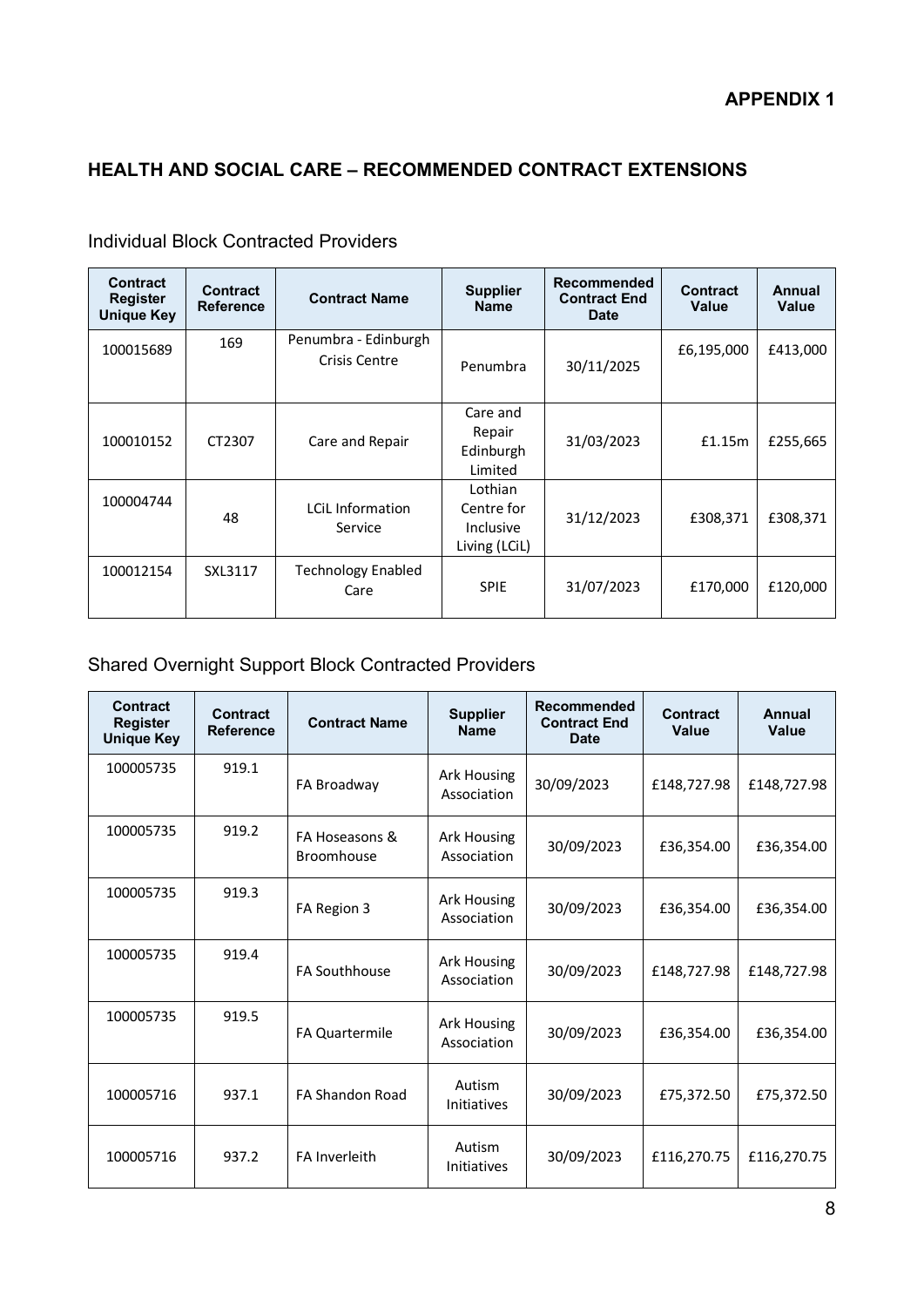| 100005716 | 937.3 | <b>FA Stuart Court</b>            | Autism<br>Initiatives               | 30/09/2023 | £40,898.25  | £40,898.25  |
|-----------|-------|-----------------------------------|-------------------------------------|------------|-------------|-------------|
| 100005716 | 937.4 | FA Bingham                        | Autism<br>Initiatives               | 30/09/2023 | £40,898.25  | £40,898.25  |
| 100005716 | 937.5 | <b>EL Prestonpans</b>             | Autism<br>Initiatives               | 30/09/2023 | £82,353.13  | £82,353.13  |
| 100005716 | 937.7 | FA Musselburgh                    | Autism<br>Initiatives               | 30/09/2023 | £25,298.49  | £25,298.49  |
| 100005716 | 937.8 | FA Long Newton                    | Autism<br>Initiatives               | 30/09/2023 | £29,067.69  | £29,067.69  |
| 100005716 | 1289  | FA Seafield                       | Autism<br>Initiatives               | 30/09/2023 | £60,298.00  | £60,298.00  |
| 100005185 | 863   | Shared Night Cover                | Blackwood<br>Housing<br>Association | 30/09/2023 | £525,077.79 | £525,077.79 |
| 100005723 | 941.1 | FA Drummond                       | Carr Gomm                           | 30/09/2023 | £36,354.00  | £36,354.00  |
| 100005723 | 941.2 | <b>FA Ettrick Road</b>            | Carr Gomm                           | 30/09/2023 | £36,354.00  | £36,354.00  |
| 100005723 | 941.3 | FA Merchiston                     | Carr Gomm                           | 30/09/2023 | £36,354.00  | £36,354.00  |
| 100005723 | 941.4 | FA Morningside<br>Hartington (MH) | Carr Gomm                           | 30/09/2023 | £36,354.00  | £36,354.00  |
| 100005723 | 941.5 | FA Morningside<br>Park (MH)       | Carr Gomm                           | 30/09/2023 | £36,354.00  | £36,354.00  |
| 100005723 | 941.6 | FA Muirhouse (LD)                 | Carr Gomm                           | 30/09/2023 | £36,354.00  | £36,354.00  |
| 100005723 | 941.8 | FA Lochend                        | Carr Gomm                           | 30/09/2023 | £36,354.00  | £36,354.00  |
| 100005191 | 877.2 | FA Wauchope                       | Community<br>Integrated<br>Care     | 30/09/2023 | £142,036.74 | £142,036.74 |
| 100005191 | 877.4 | FA Ferniehill                     | Community<br>Integrated<br>Care     | 30/09/2023 | £71,018.37  | £71,018.37  |
| 100005191 | 877.5 | <b>FA New</b><br>Howdenhall       | Community<br>Integrated<br>Care     | 30/09/2023 | £40,898.25  | £40,898.25  |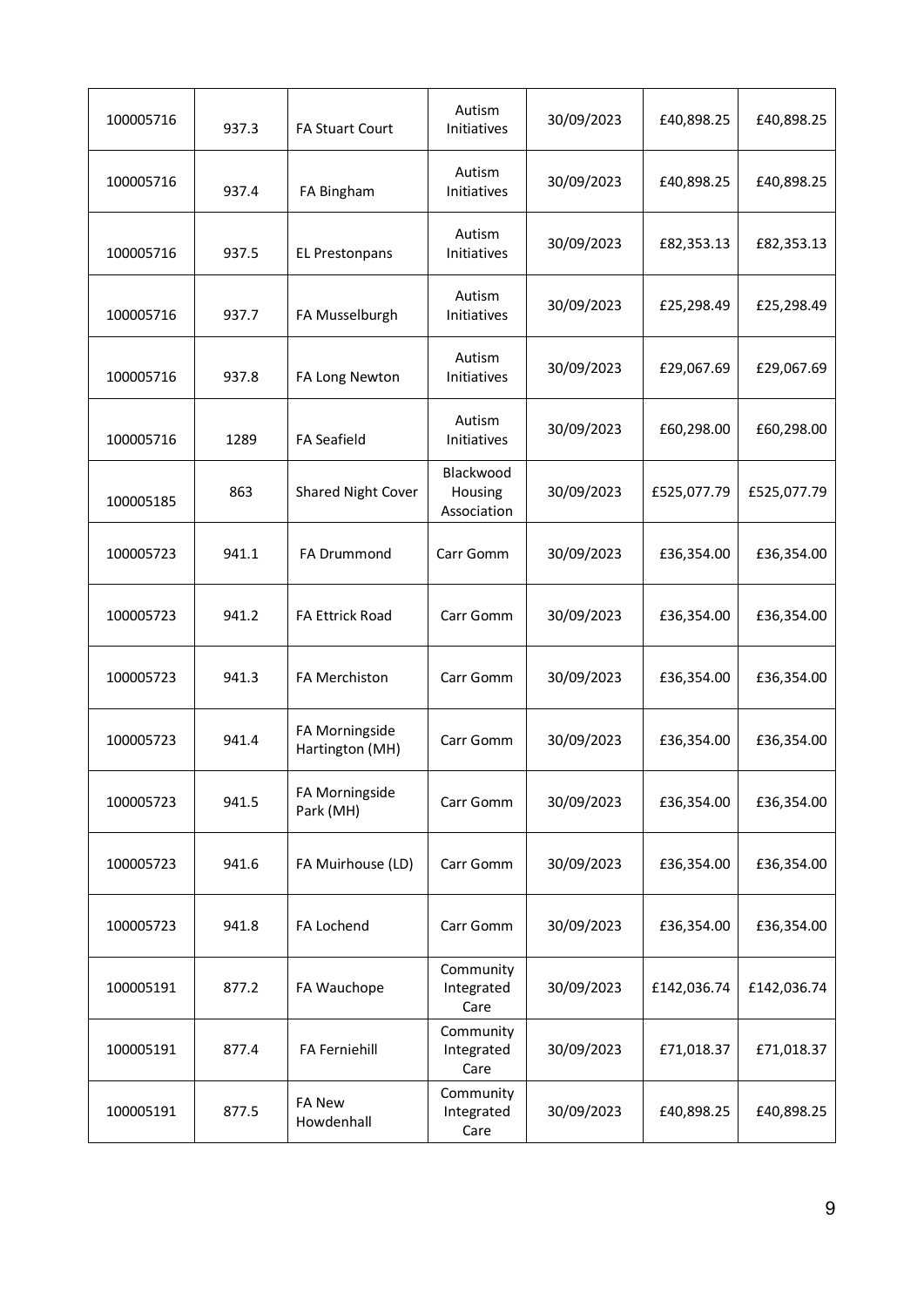| 100005191 | 877.6   | FA Hyvots                           | Community<br>Integrated<br>Care | 30/09/2023 | £40,898.25  | £40,898.25  |
|-----------|---------|-------------------------------------|---------------------------------|------------|-------------|-------------|
| 100005191 | 877.7   | FA Tytler                           | Community<br>Integrated<br>Care | 30/09/2023 | £111,916.62 | £111,916.62 |
| 100005191 | 877.9   | FA Moredun                          | Community<br>Integrated<br>Care | 30/09/2023 | £40,898.25  | £40,898.25  |
| 100005724 | 915     | FA Threshold                        | CrossReach                      | 30/09/2023 | £71,035.78  | £71,035.78  |
|           | CT0996  | Edinburgh<br>Cyrenians              | Edinburgh<br>Cyrenians          | 30/09/2023 | £58,013.00  | £58,013.00  |
| 100004724 | 36      | FA Walker's Wynd                    | Enable                          | 30/09/2023 | £40,898.25  | £40,898.25  |
| 100006391 | 1003.1  | FA Creelha                          | L'Arche                         | 30/09/2023 | £40,898.25  | £40,898.25  |
| 100006393 | 1003.3  | FA David's House<br>(was Restalrig) | L'Arche                         | 30/09/2023 | £104,814.78 | £104,814.78 |
| 100006392 | 1033.2  | FA Skein                            | L'Arche                         | 30/09/2023 | £40,898.25  | £40,898.25  |
| 100003737 | 680.8.1 | <b>FA Stenhouse</b>                 | Leonard<br>Cheshire             | 30/09/2023 | £91,712.94  | £91,712.94  |
| 100004950 | 813.2   | FA Upper Gray<br>Street             | Loretto Care                    | 30/09/2023 | £40,898.25  | £40,898.25  |
| 100004950 | 813.4   | FA Ardmillan                        | Loretto Care                    | 30/09/2023 | £40,898.25  | £40,898.25  |
| 100004950 | 813.5   | FA Lauriston Park                   | Loretto Care                    | 30/09/2023 | £40,898.25  | £40,898.25  |
| 100010409 | 805.2   | FA Rathbone Place                   | Mears Care                      | 30/09/2023 | £40,898.25  | £40,898.25  |
| 100010408 | 805.1   | FA Ratho                            | Mears Care                      | 30/09/2023 | £63,926.10  | £63,926.10  |
| 100005746 | 909     | FA Downfield                        | Penumbra                        | 30/09/2023 | £40,898.25  | £40,898.25  |
| 100014971 | 1294    | Gilmore Place<br>(Base C&S)         | Penumbra                        | 30/09/2023 | £40,898.25  | £40,898.25  |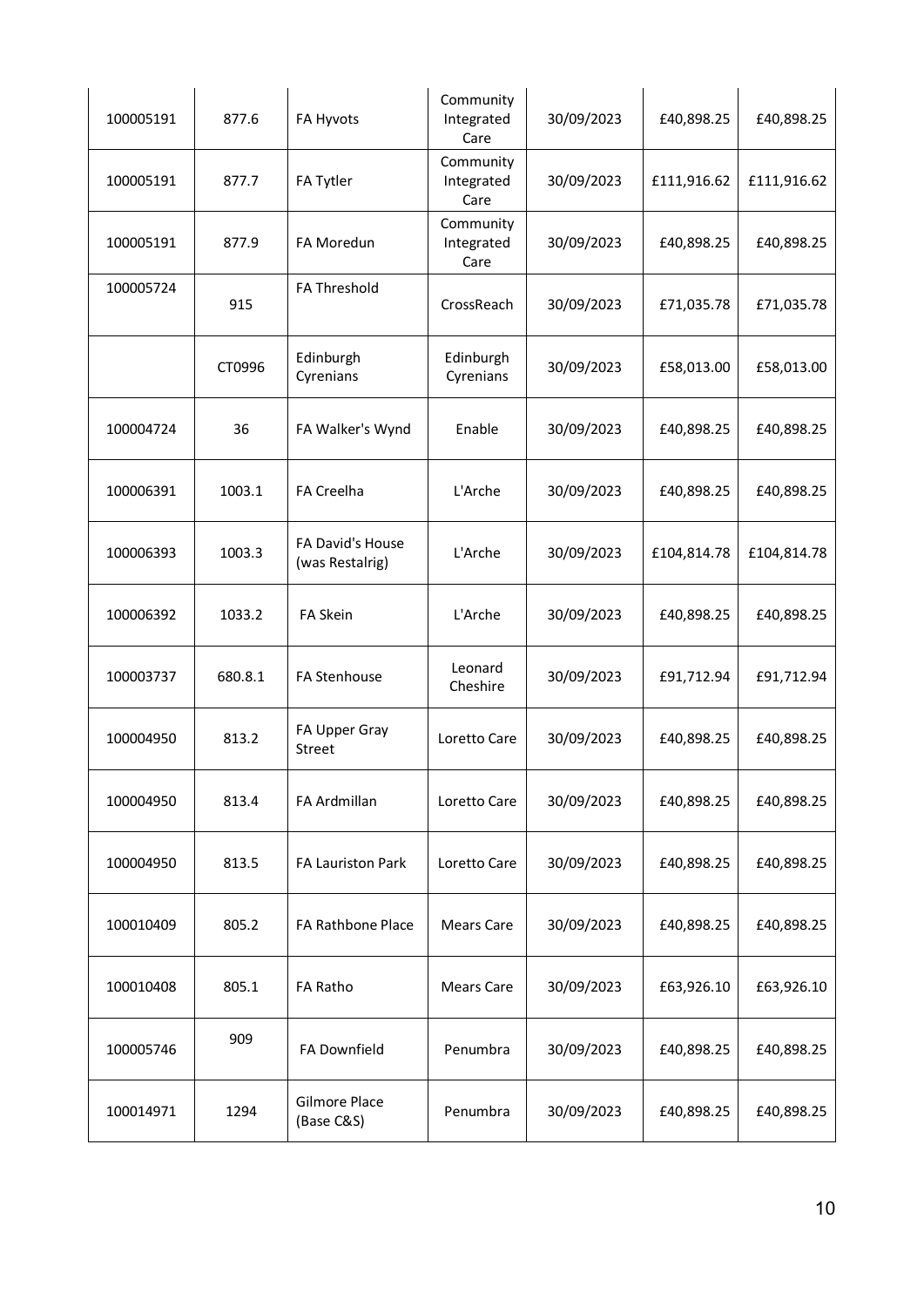| 100010302 | 1116  | Longstone (Base<br>C&S                    | Real Life<br>Options -                                  | 30/09/2023 | £127,852.20 | £127,852.20 |
|-----------|-------|-------------------------------------------|---------------------------------------------------------|------------|-------------|-------------|
| 100003833 | 861   | FA Lundie House                           | Redcroft<br>Care<br>Services (LIN<br>Life Is<br>Normal) | 30/09/2023 | £36,354.00  | £36,354.00  |
| 100004762 | 66    | FA Paisley Drive                          | Redwoods<br>Caring<br>Foundation -                      | 30/09/2023 | £40,898.25  | £40,898.25  |
| 100005728 | 910   | FA St Clair Street                        | Richmond<br>Fellowship                                  | 30/09/2023 | £144,905.00 | £144,905.00 |
| 100005727 | 910   | FA Nicholfield<br>Service                 | Richmond<br>Fellowship                                  | 30/09/2023 | £144,905.00 | £144,905.00 |
| 100004775 | 73.2  | FA Maude Close<br>Kirkliston              | Share                                                   | 30/09/2023 | £40,898.25  | £40,898.25  |
| 100004775 | 73.3  | FA Niddrie Farm<br>Grove & Dunlaw<br>Wynd | Share                                                   | 30/09/2023 | £230,957.40 | £230,957.40 |
| 100004775 | 73.1  | FA St Nicholas                            | Share                                                   | 30/09/2023 | £40,898.25  | £40,898.25  |
| 100005730 | 924.1 | FA Bryce Avenue                           | The Action<br>Group                                     | 30/09/2023 | £36,354.00  | £36,354.00  |
| 100005730 | 924.2 | <b>FA Cameron</b><br>Crescent             | The Action<br>Group                                     | 30/09/2023 | £36,354.00  | £36,354.00  |
| 100005730 | 924.5 | FA Lochend                                | The Action<br>Group                                     | 30/09/2023 | £36,354.00  | £36,354.00  |
| 100005730 | 924.6 | FA - Tressilian                           | The Action<br>Group                                     | 30/09/2023 | £36,354.00  | £36,354.00  |
| 100005093 | 808   | FA Westfield                              | Thistle<br>Foundation                                   | 30/09/2023 | £40,863.88  | £40,863.88  |
| 100011165 | 1286  | Croft an Righ                             | Viewpoint<br>Housing<br>Association                     | 30/09/2023 | £13,461.99  | £13,461.99  |
| 100010393 | 75.1  | FA Albert Street                          | Visualise                                               | 30/09/2023 | £72,343.00  | £72,343.00  |
| 100010393 | 75    | <b>FA Restalrig</b>                       | Visualise                                               | 30/09/2023 | £72,343.00  | £72,343.00  |
| 100005725 | 914.1 | FA East Craigs                            | With You<br>(Places for<br>People)                      | 30/09/2023 | £65,601.45  | £65,601.45  |